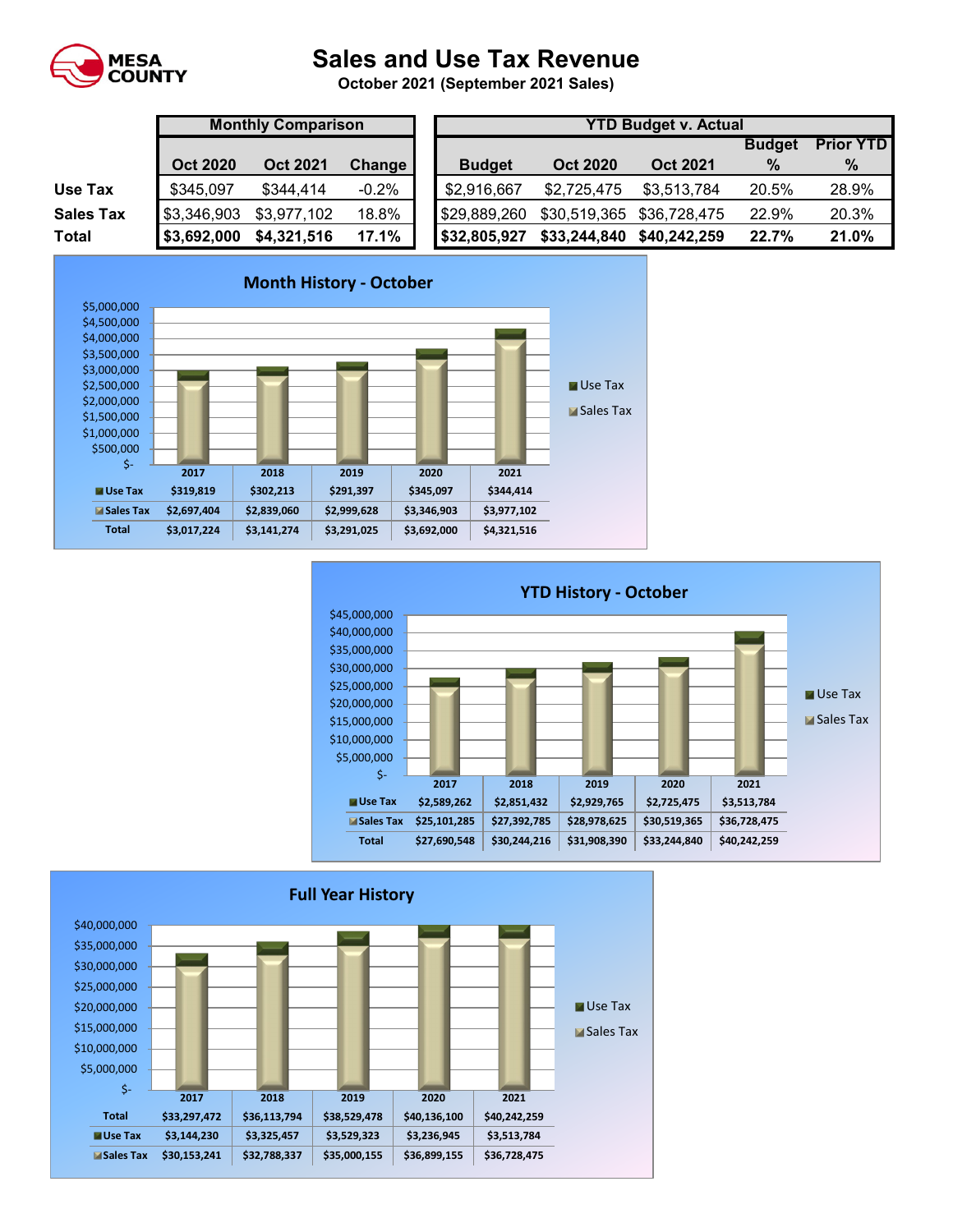

## **Sales Tax by Industry**

**October 2021 (September 2021 Sales)**

|                                  | <b>Monthly Comparison</b> |                 |          | <b>Year-to-Date Comparison</b> |                       |            |          |  |
|----------------------------------|---------------------------|-----------------|----------|--------------------------------|-----------------------|------------|----------|--|
|                                  | <b>Oct 2020</b>           | <b>Oct 2021</b> | % Change | <b>YTD 2020</b>                | <b>YTD 2021</b>       | \$ Change  | % Change |  |
| <b>Retail</b>                    |                           |                 |          |                                |                       |            |          |  |
| Clothing                         | 93,973                    | 111,899         | 19.1%    | 768,183                        | 1,074,985             | 306,802    | 39.9%    |  |
| Food & Beverage                  | 230,236                   | 238,075         | 3.4%     | 1,711,987                      | 1,785,169             | 73,183     | 4.3%     |  |
| <b>Gasoline Stations</b>         | 34,070                    | 41,130          | 20.7%    | 306,204                        | 367,697               | 61,493     | 20.1%    |  |
| <b>Health/Personal Care</b>      | 72,271                    | 102,255         | 41.5%    | 688,546                        | 966,244               | 277,698    | 40.3%    |  |
| <b>Sporting Goods</b>            | 118,963                   | 144,451         | 21.4%    | 1,013,127                      | 1,227,296             | 214,169    | 21.1%    |  |
| <b>Internet Sales</b>            | 193,145                   | 226,386         | 17.2%    | 1,828,962                      | 2,381,353             | 552,391    | 30.2%    |  |
| <b>Other Retail</b>              | 478,451                   | 522,243         | 9.2%     | 4,593,564                      | 5,221,720             | 628,157    | 13.7%    |  |
| <b>Total Retail 1,221,110</b>    |                           | 1,386,439       | 13.5%    |                                | 10,910,572 13,024,465 | 2,113,893  | 19.4%    |  |
| <b>Other Industries</b>          |                           |                 |          |                                |                       |            |          |  |
| Agriculture                      | 4,429                     | 4,365           | $-1.4%$  | 45,718                         | 43,033                | (2,685)    | $-5.9%$  |  |
| Auto                             | 361,557                   | 446,411         | 23.5%    | 3,859,265                      | 4,576,556             | 717,291    | 18.6%    |  |
| Auto Repair                      | 73,691                    | 92,962          | 26.2%    | 568,555                        | 721,895               | 153,340    | 27.0%    |  |
| Construction                     | 59,111                    | 96,756          | 63.7%    | 487,775                        | 662,645               | 174,871    | 35.9%    |  |
| Finance                          | 8,605                     | 7,951           | $-7.6%$  | 85,900                         | 84,755                | (1, 146)   | $-1.3%$  |  |
| Home Improvement                 | 421,783                   | 486,855         | 15.4%    | 3,809,290                      | 4,945,479             | 1,136,189  | 29.8%    |  |
| Hotel & Restaurant               | 463,000                   | 594,921         | 28.5%    | 3,742,332                      | 4,886,255             | 1,143,923  | 30.6%    |  |
| Manufacturing                    | 145,861                   | 169,922         | 16.5%    | 1,250,009                      | 1,477,530             | 227,521    | 18.2%    |  |
| Medical                          | 8,710                     | 9,953           | 14.3%    | 84,744                         | 72,581                | (12, 163)  | $-14.4%$ |  |
| Oil & Gas                        | 22,942                    | 27,368          | 19.3%    | 382,638                        | 223,537               | (159, 101) | $-41.6%$ |  |
| Professional                     | 28,853                    | 32,412          | 12.3%    | 220,272                        | 286,785               | 66,513     | 30.2%    |  |
| Rentals                          | 80,342                    | 96,666          | 20.3%    | 792,727                        | 977,145               | 184,418    | 23.3%    |  |
| Telecommunications               | 85,912                    | 93,731          | 9.1%     | 1,012,024                      | 942,995               | (69, 029)  | $-6.8%$  |  |
| Transportation                   | 11,532                    | 12,297          | 6.6%     | 107,166                        | 124,086               | 16,921     | 15.8%    |  |
| <b>Utilities</b>                 | 64,748                    | 68,056          | 5.1%     | 565,129                        | 629,083               | 63,954     | 11.3%    |  |
| Wholesale                        | 222,688                   | 249,210         | 11.9%    | 2,130,543                      | 2,405,283             | 274,741    | 12.9%    |  |
| All Other                        | 62,030                    | 100,825         | 62.5%    | 464,707                        | 644,368               | 179,661    | 38.7%    |  |
| Total Other Industries 2,125,794 |                           | 2,590,663       | 21.9%    |                                | 19,608,793 23,704,010 | 4,095,218  | 20.9%    |  |
| <b>Grand Total</b>               | 3,346,903                 | 3,977,102       | 18.8%    |                                | 30,519,365 36,728,475 | 6,209,110  | 20.3%    |  |

## **Use Tax Detail October 2021**

**Oct 2020 Oct 2021 % Change YTD 2020 YTD 2021 \$ Change % Change** Automobile Use Tax 341,239 341,279 0.0% 2,687,060 3,475,968 788,908 29.4% Building Use Tax 3,858 3,135 -18.7% 38,415 37,816 (599) -1.6% **Total Use Tax 345,097 344,414 -0.2% 2,725,475 3,513,784 788,309 28.9% Monthly Comparison Year-to-Date Comparison**